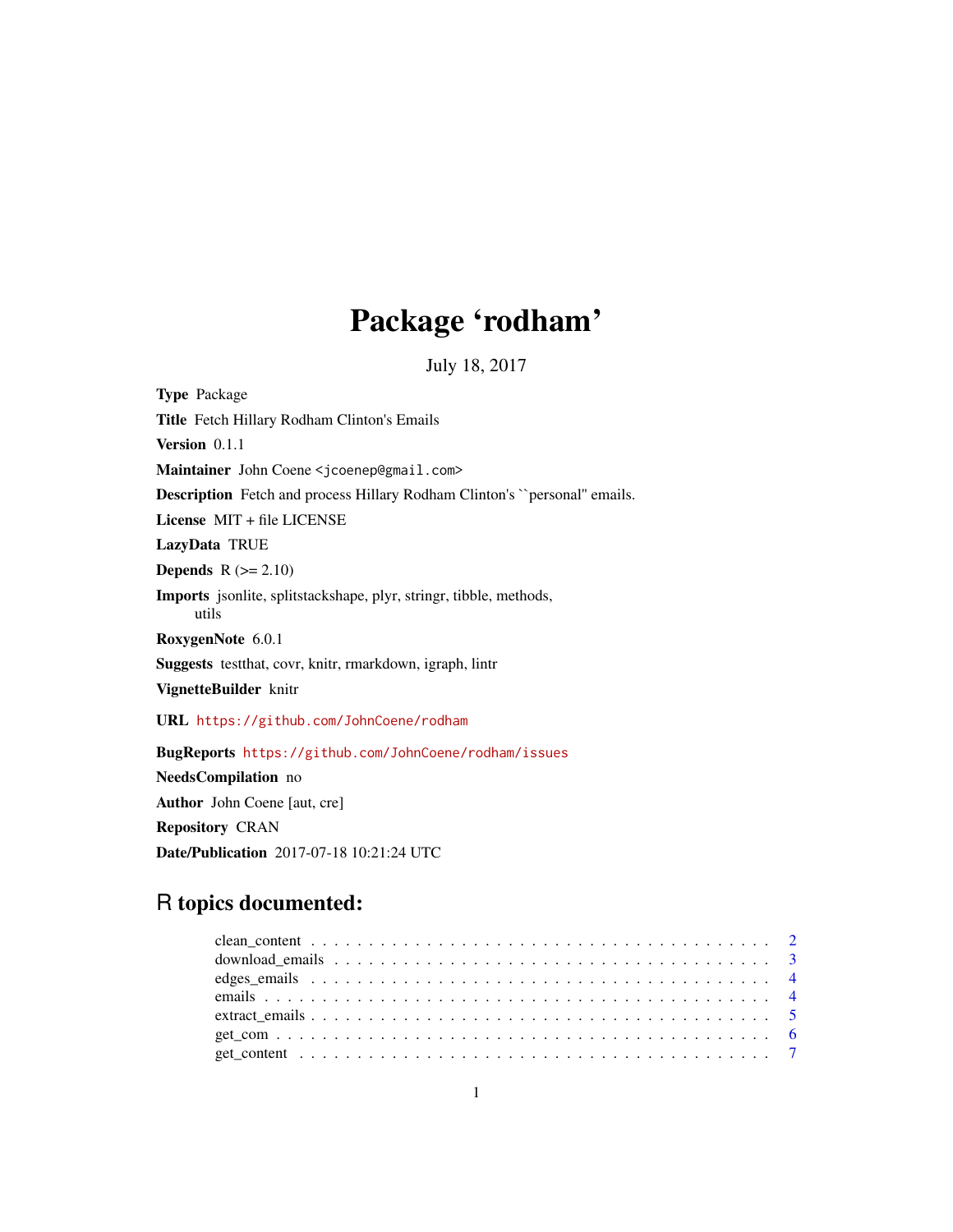# <span id="page-1-0"></span>2 clean\_content

#### **Index** 2008 **[18](#page-17-0)**

clean\_content *Clean emails*

# Description

Clean emails by removing *useless* lines.

#### Usage

clean\_content(content)

# Arguments

content list of content as returned by [get\\_content](#page-6-1).

# Details

Example of line removed UNCLASSIFIED U.S. Department of State Case No. F-2014-20439 Doc No. C05765911 Dat look at the source code for more details clean\_content.

#### Author(s)

John Coene <jcoenep@gmail.com>

```
## Not run:
hrc_emails <- load_emails(emails_bengh) # load emails
cont <- get_content(hrc_emails)
cont <- clean_content(hrc_emails)
```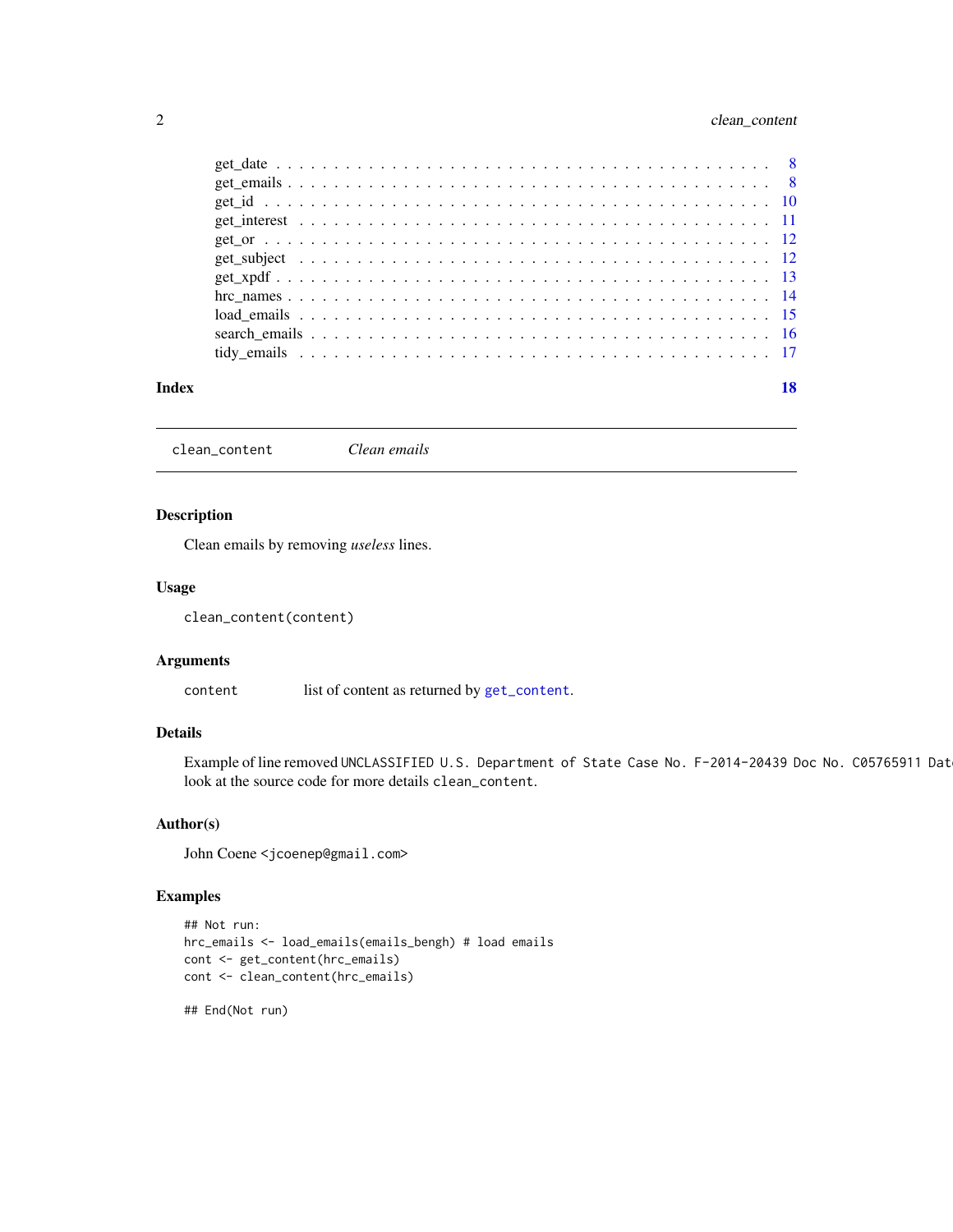<span id="page-2-1"></span><span id="page-2-0"></span>download\_emails *Download emails*

#### Description

Download emails manually

#### Usage

```
download_emails(release, save.dir = getwd())
```
# Arguments

| release  | Name of the batch of release of emails; see details.               |
|----------|--------------------------------------------------------------------|
| save.dir | Directory where to save the downloaded emails, defaults to getwd() |

# Details

Below are the valid values for release; follows the [WSJ](http://graphics.wsj.com/hillary-clinton-email-documents/) naming convention.

- Benghazi
- June
- July
- August
- September
- October
- November
- January 7
- January 29
- February 19
- february 29
- December
- Non-disclosure

#### Value

Returns full path to downloaded zip or tar.

# Author(s)

John Coene <jcoenep@gmail.com>

#### See Also

[get\\_xpdf](#page-12-1), [extract\\_emails](#page-4-1)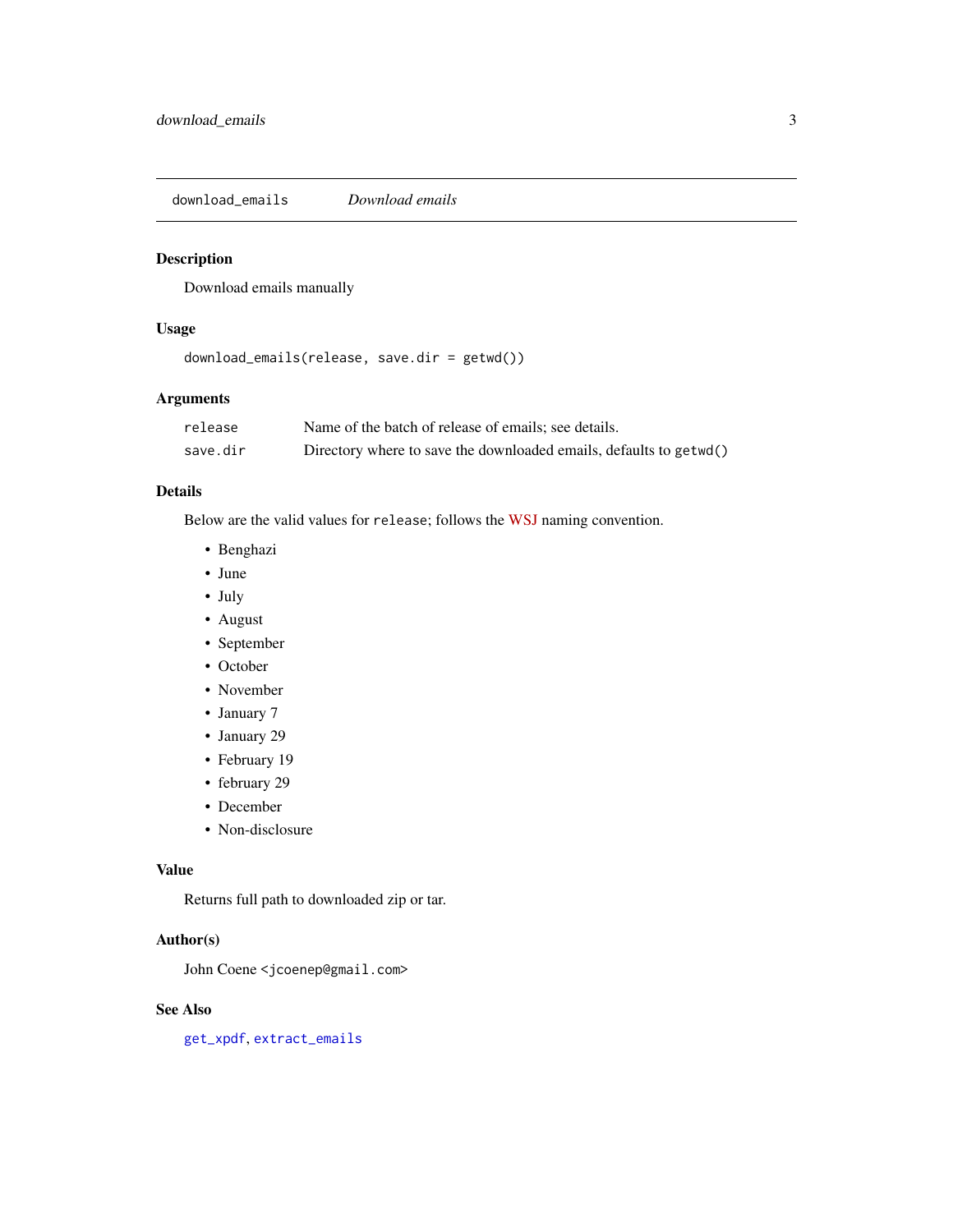<span id="page-3-0"></span>

Builds edge list from emails using from and to, edge source and target respectively.

# Usage

```
edges_emails(emails = emails, ...)
```
# Arguments

| emails | Data frame of emails as returned by search emails, defaults to emails (see |
|--------|----------------------------------------------------------------------------|
|        | emails)                                                                    |
| .      | any additional column to keep as meta-data                                 |

# Author(s)

John Coene <jcoenep@gmail.com>

#### See Also

[search\\_emails](#page-15-1)

# Examples

```
## Not run:
emails <- search_emails()
edges <- edges_emails(emails)
## End(Not run)
```
<span id="page-3-1"></span>emails *Hillary Rodham Clinton emails*

# Description

A dataset containing 29444 emails from/to Hillary Rodham Clinton sent/received between 2009- 08-14 and 2014-08-13.

# Usage

emails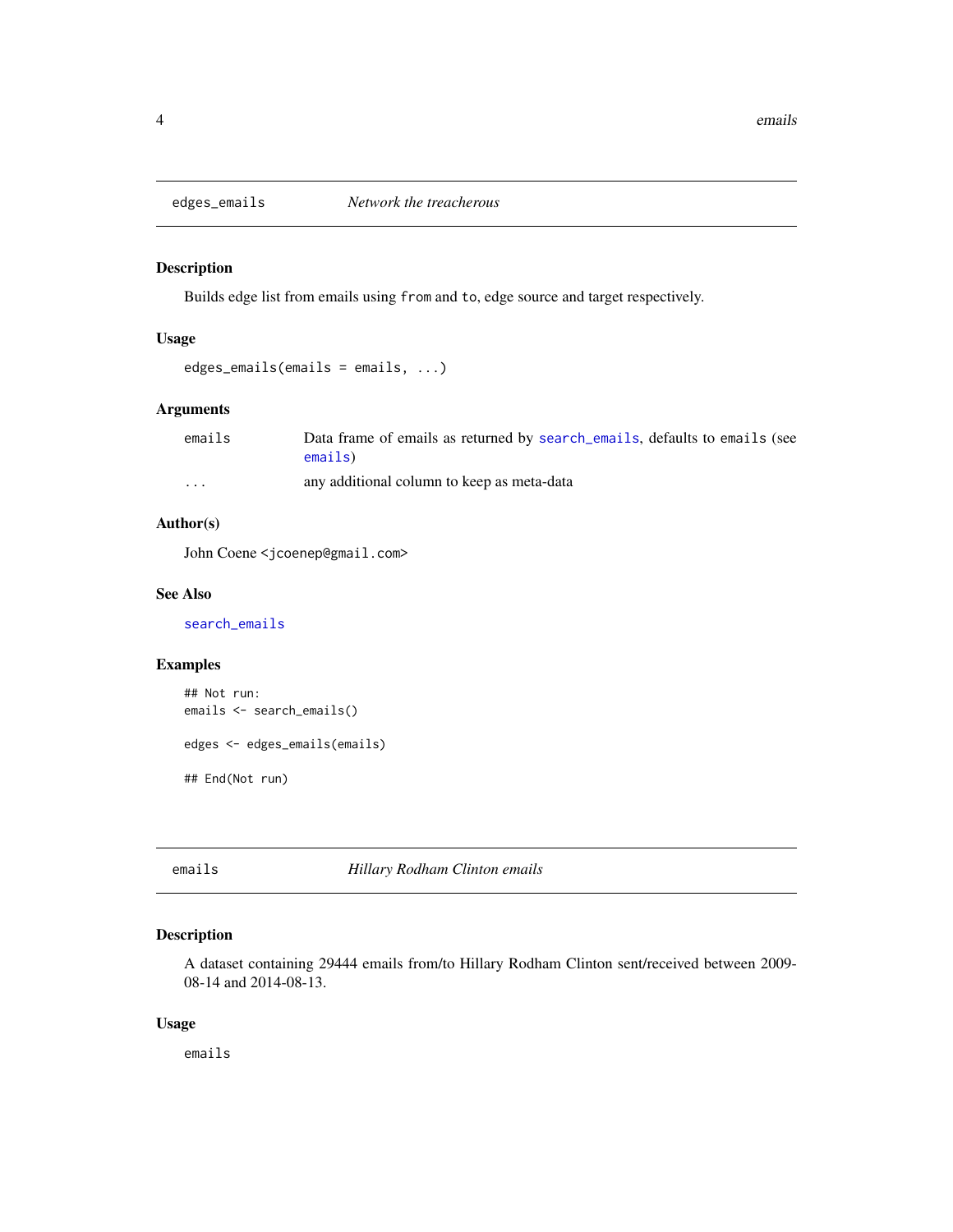# <span id="page-4-0"></span>extract\_emails 5

# Format

A data frame with 29444 rows and 9 variables:

docID Primary key

docDate Date when document was sent or received

to Who the emails was sent to

from Who the email is received from

originalTo From whom the email originally comes from

originalFrom To whom the email was originally sent to

subject Subject of the email

interesting Rating, relevancy of email

not\_interesting Rating, irrelevancy of email

#### Source

[http://graphics.wsj.com/hillary-clinton-email-documents/api/search.php?subject=](http://graphics.wsj.com/hillary-clinton-email-documents/api/search.php?subject=&to=&from=&start=&end=&sort=docDate&order=desc&docid=&limit=27159&offset=0) [&to=&from=&start=&end=&sort=docDate&order=desc&docid=&limit=27159&offset=0](http://graphics.wsj.com/hillary-clinton-email-documents/api/search.php?subject=&to=&from=&start=&end=&sort=docDate&order=desc&docid=&limit=27159&offset=0)

<span id="page-4-1"></span>extract\_emails *Extract emails contents*

# Description

Extract content of manually downloaded emails.

#### Usage

extract\_emails(release, save.dir = getwd(), extractor, ...)

#### Arguments

| release                 | Name of the batch of release of emails; see details.           |
|-------------------------|----------------------------------------------------------------|
| save.dir                | Directory where to save the extracted text defaults to getwd() |
| extractor               | Full path to pdf extractor pdf to text, see details.           |
| $\cdot$ $\cdot$ $\cdot$ | additional parameters to pass to pdf to text.                  |

#### Author(s)

John Coene <jcoenep@gmail.com>

#### See Also

[get\\_xpdf](#page-12-1), [download\\_emails](#page-2-1)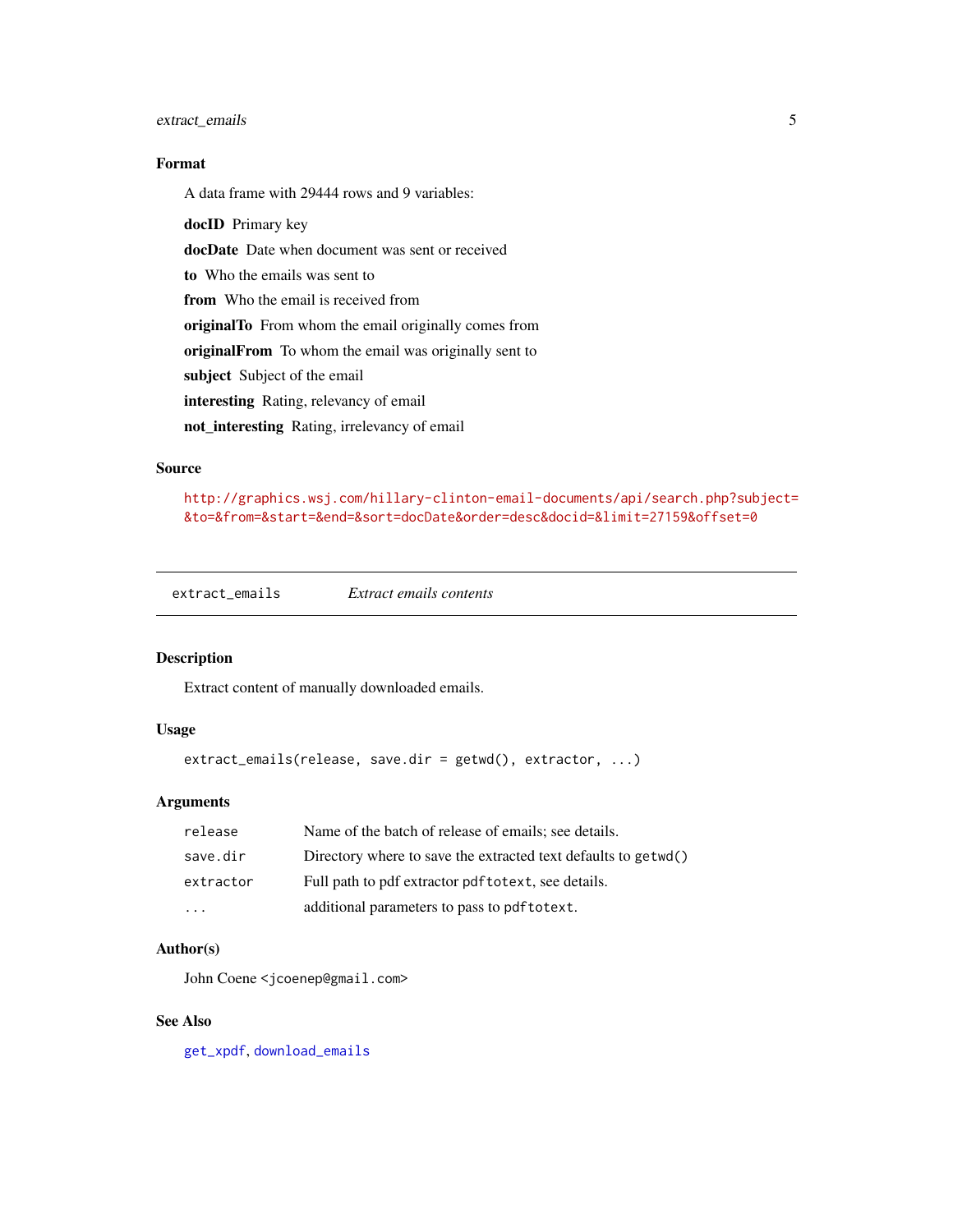# Examples

```
## Not run:
# download emails
download_emails("August") # August release
dir.create("emails_pdf") # dir to extract zip
unzip("August.zip", exdir = "./emails_pdf")
# create directory to store extracted contents
dir.create("emails_txt")
ext <- get_xpdf()
extarct_contents(emails = "HRC_Email_296", dest = "./emails_txt", extractor = ext)
## End(Not run)
```
get\_com *get\_com: get emails sender's and receiver's name*

# Description

Get emails communication

#### Usage

```
get_com(emails)
```
## S3 method for class 'rodham' get\_com(emails)

# Arguments

emails list of email contents, as returned by [load\\_emails](#page-14-1)

# Details

Get the sender's and receiver's name.

#### Value

data.frame of names and document id.

<span id="page-5-0"></span>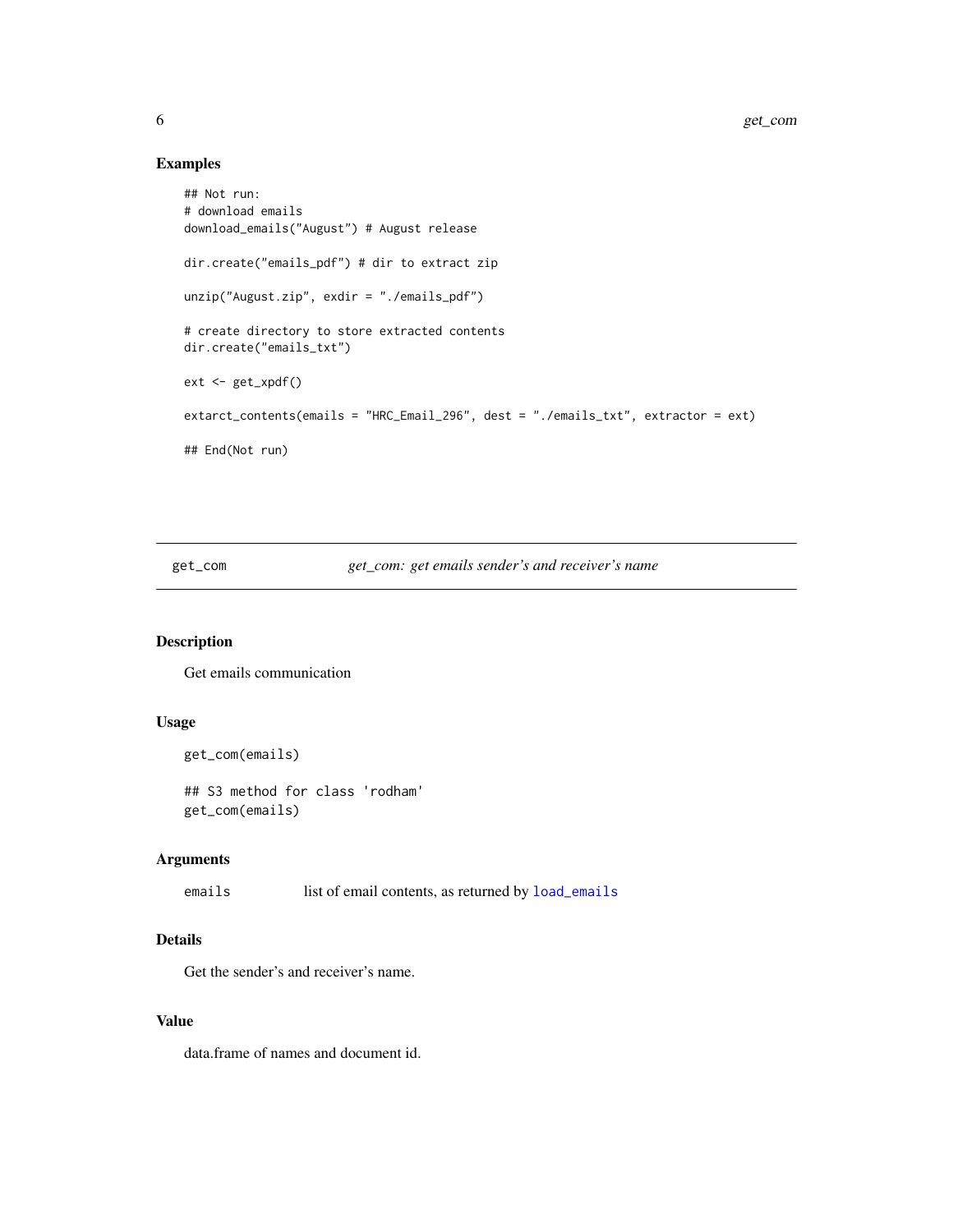# <span id="page-6-0"></span>get\_content 7

#### Examples

```
## Not run:
emails <- load_emails("emails")
com <- get_com(emails)
## End(Not run)
```
<span id="page-6-1"></span>get\_content *get\_contents: get original emails senders and receivers' name*

# Description

Get emails original communication

#### Usage

```
get_content(emails)
```
## S3 method for class 'rodham' get\_content(emails)

#### Arguments

emails list of email contents, as returned by [load\\_emails](#page-14-1)

#### Details

Get the senders and receivers' name of original email.

## Value

named list (document id) of email contents.

```
## Not run:
emails <- load_emails("emails")
contents <- get_content(emails)
## End(Not run)
```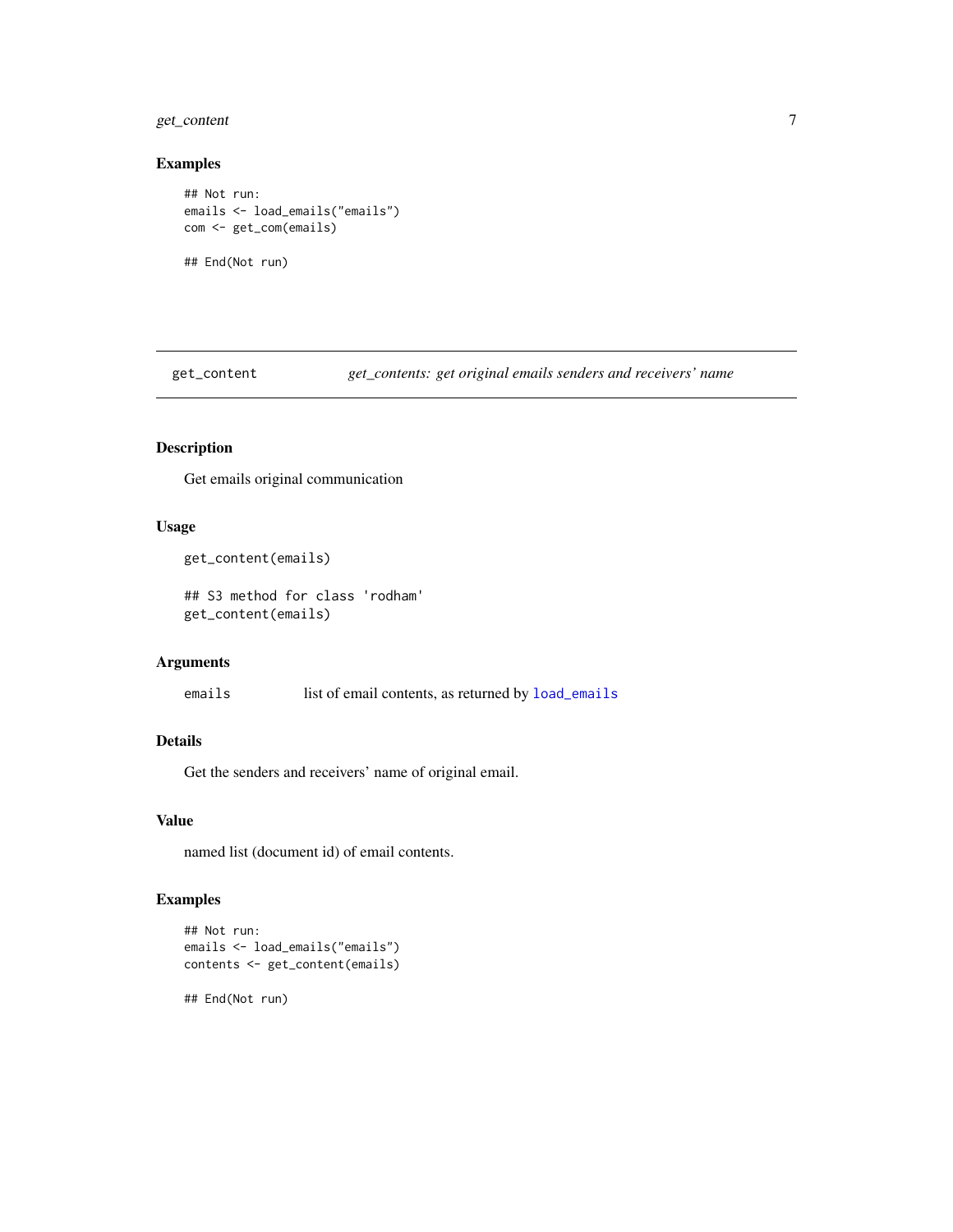<span id="page-7-0"></span>

Get emails date

# Usage

```
get_date(emails)
```
## S3 method for class 'rodham' get\_date(emails)

# Arguments

emails list of email contents, as returned by [load\\_emails](#page-14-1)

# Details

Get the date on which the emails is received.

#### Value

data.frame of dates and document id.

# Examples

```
## Not run:
emails <- load_emails("emails")
dates <- get_date(emails)
## End(Not run)
```
<span id="page-7-1"></span>get\_emails *Get emails and its contents*

# Description

Get the content of Hillary Rodham Clinton's emails by release.

# Usage

```
get_emails(release, save.dir = getwd(), extractor, ...)
```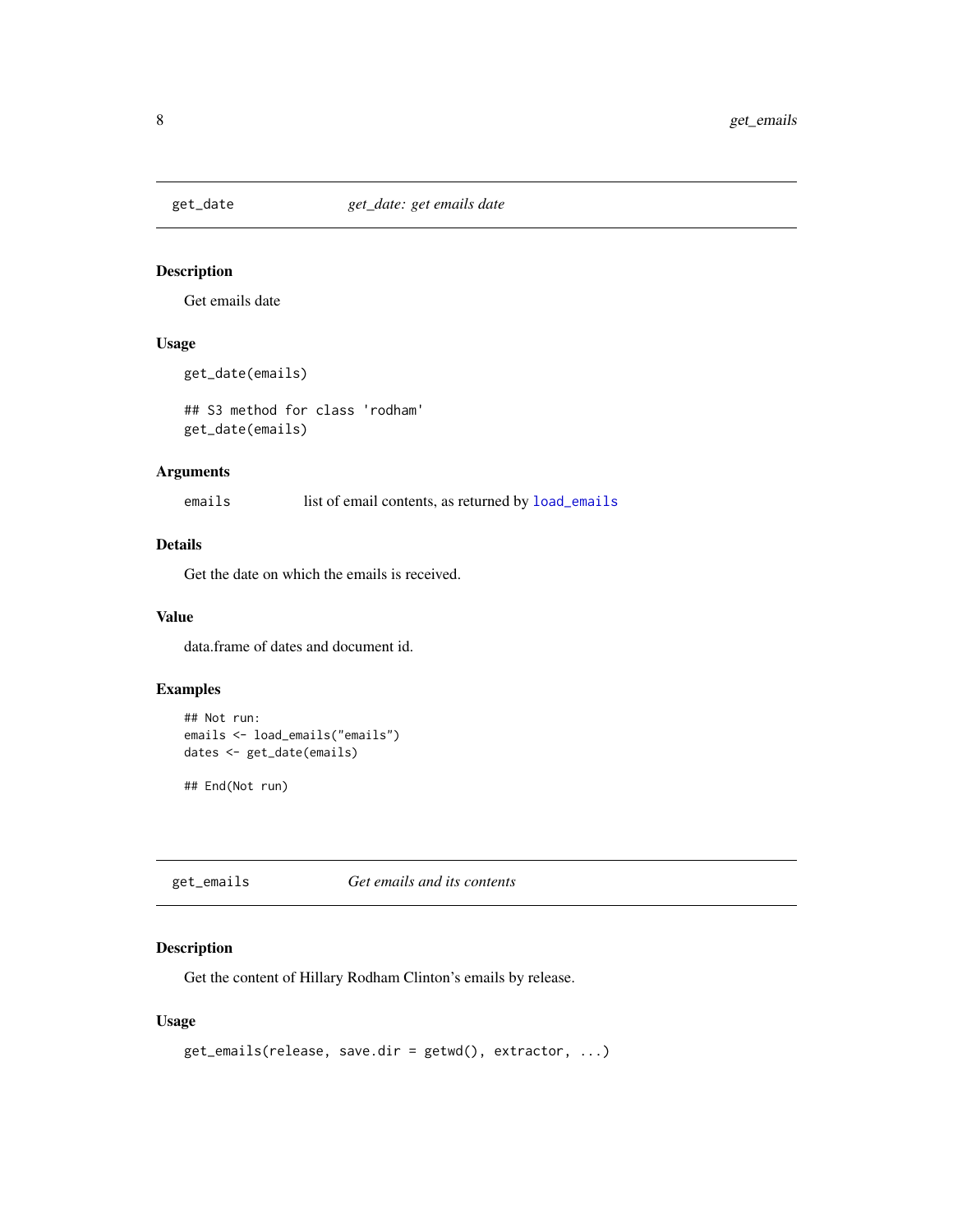# <span id="page-8-0"></span>get\_emails 9

# Arguments

| release   | Name of the batch of release of emails; see details.           |
|-----------|----------------------------------------------------------------|
| save.dir  | Directory where to save the extracted text defaults to getwd() |
| extractor | Full path to pdf extractor pdf to text, see details.           |
| $\cdot$   | additional parameters to pass to pdf to text.                  |

#### Details

Below are the valid values for release; follows the [WSJ](http://graphics.wsj.com/hillary-clinton-email-documents/) naming convention.

- Benghazi
- June
- July
- August
- September
- October
- November
- January 7
- January 29
- February 19
- february 29
- December
- Non-disclosure

The extractor argument is the full path to your pdftotext.exe extractor; visit [xpdf](http://www.foolabs.com/xpdf/download.html) to download or try [get\\_xpdf](#page-12-1) which attempts to download and unzip the text to pdf extractor. See examples.

#### Value

Fetches email zip file from the WSJ and extract text files in save.dir, returns full path to directory that contains parsed txt files.

#### Author(s)

John Coene <jcoenep@gmail.com>

# See Also

[get\\_xpdf](#page-12-1), [download\\_emails](#page-2-1), [extract\\_emails](#page-4-1)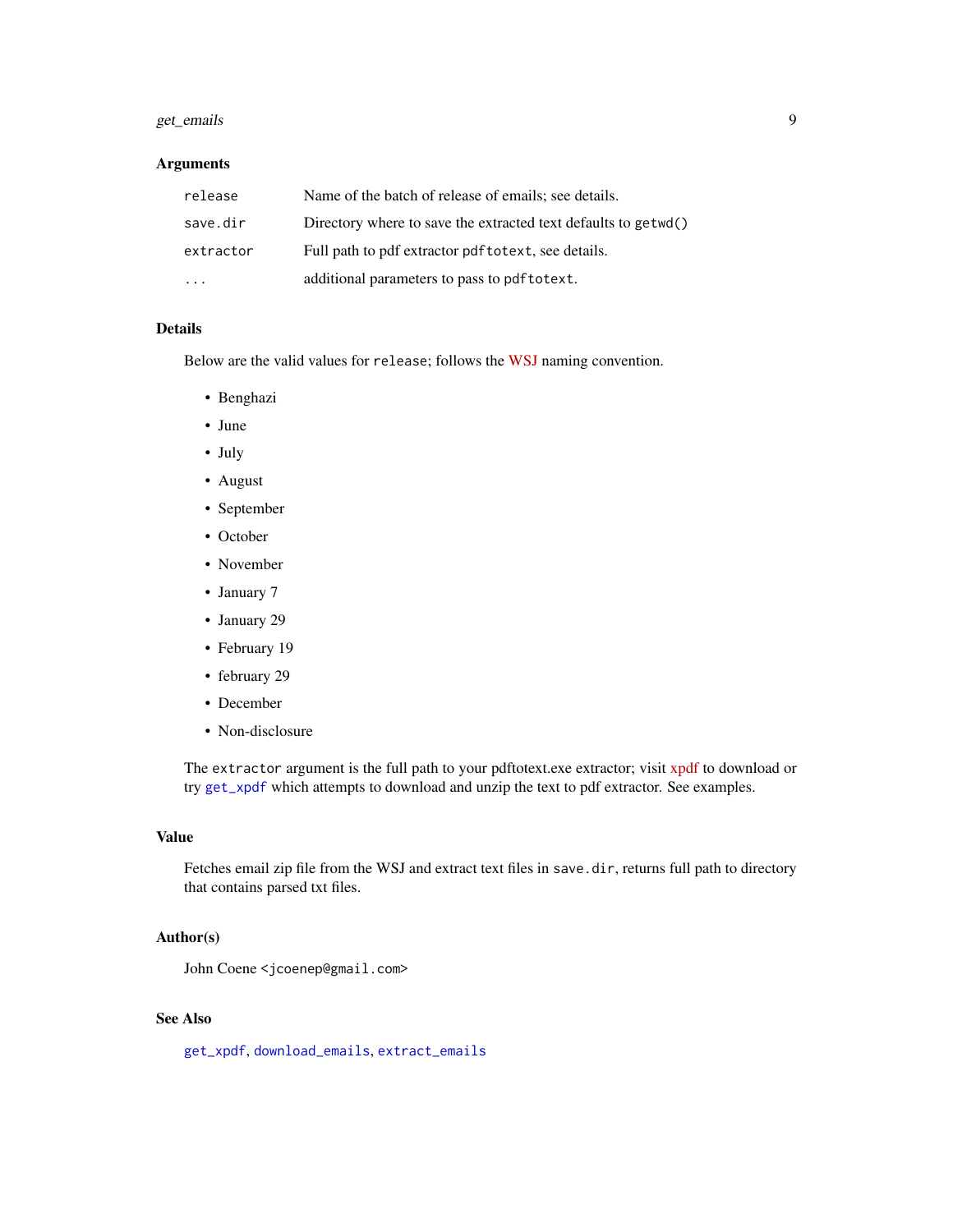# <span id="page-9-0"></span>Examples

```
## Not run:
# get xpdf extractor
ext <- get_xpdf()
# create
dir.create("emails")
# get emails released in august
emails_aug <- get_emails(release = "August", save.dir = "./emails",
                    extractor = ext)
# use manually downloaded extractor
# ext <- "C:/xpdfbin-win-3.04/bin64/pdftotext.exe"
# get emails related to Benghazi released in December
emails_bengh <- get_emails(release = "Benghazi", extractor = ext,
                          save.dir = "./emails")
## End(Not run)
```
get\_id *get\_id: get emails subjects*

# Description

Get emails ID

# Usage

get\_id(emails)

## S3 method for class 'rodham' get\_id(emails)

# Arguments

emails list of email contents, as returned by [load\\_emails](#page-14-1)

# Details

Get emails' document id

#### Value

vector of emails' document ids.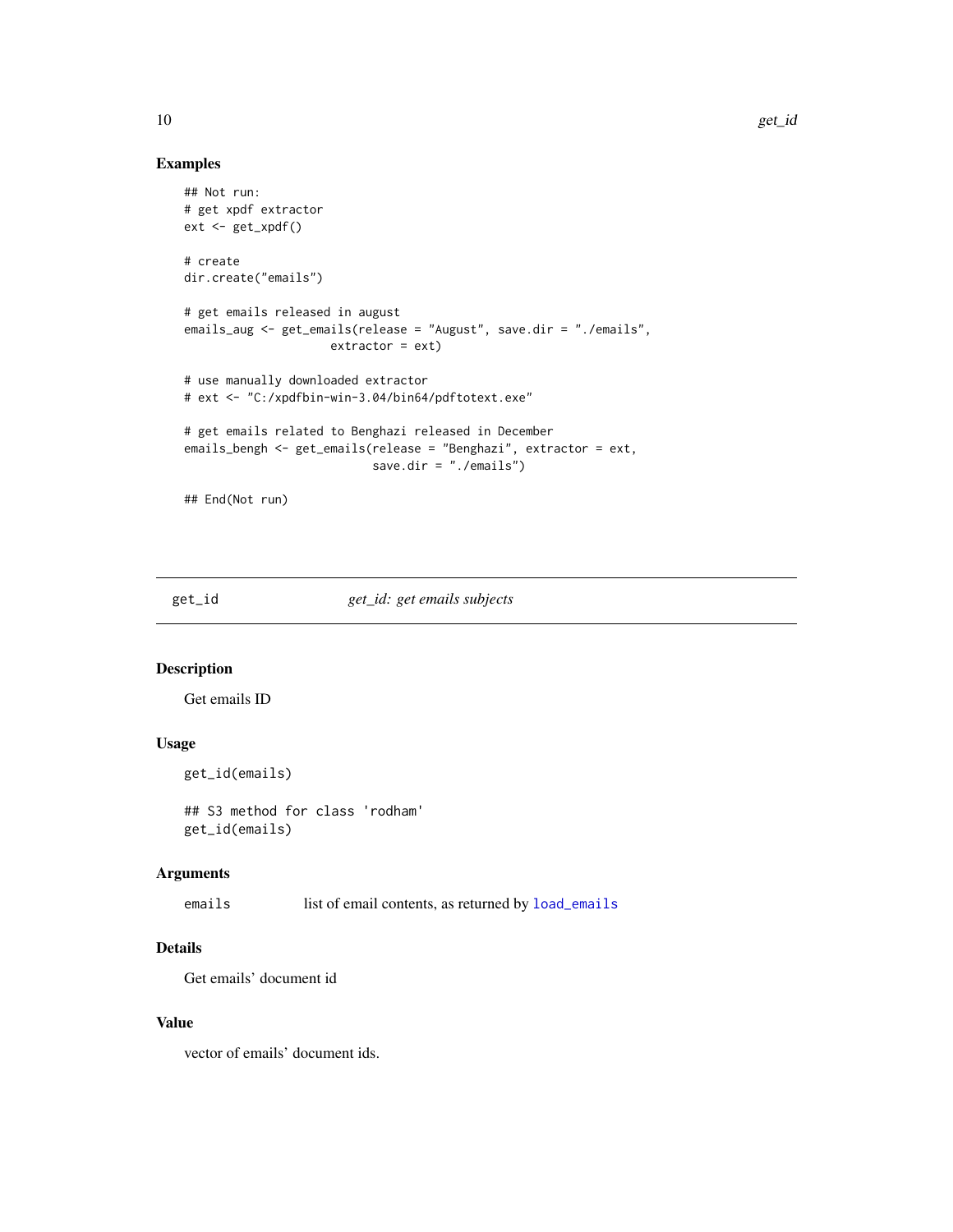# <span id="page-10-0"></span>get\_interest 11

#### Examples

```
## Not run:
emails <- load_emails("emails")
docids <- get_id(emails)
## End(Not run)
```
get\_interest *get\_interest: get emails subjects*

# Description

Get emails interest

# Usage

```
get_interest(emails)
```
## S3 method for class 'rodham' get\_interest(emails)

# Arguments

emails list of email contents, as returned by [load\\_emails](#page-14-1)

# Details

Get emails' subjects

## Value

data.frame of emails' interest and document id.

```
## Not run:
emails <- load_emails("emails")
subjects <- get_interest(emails)
## End(Not run)
```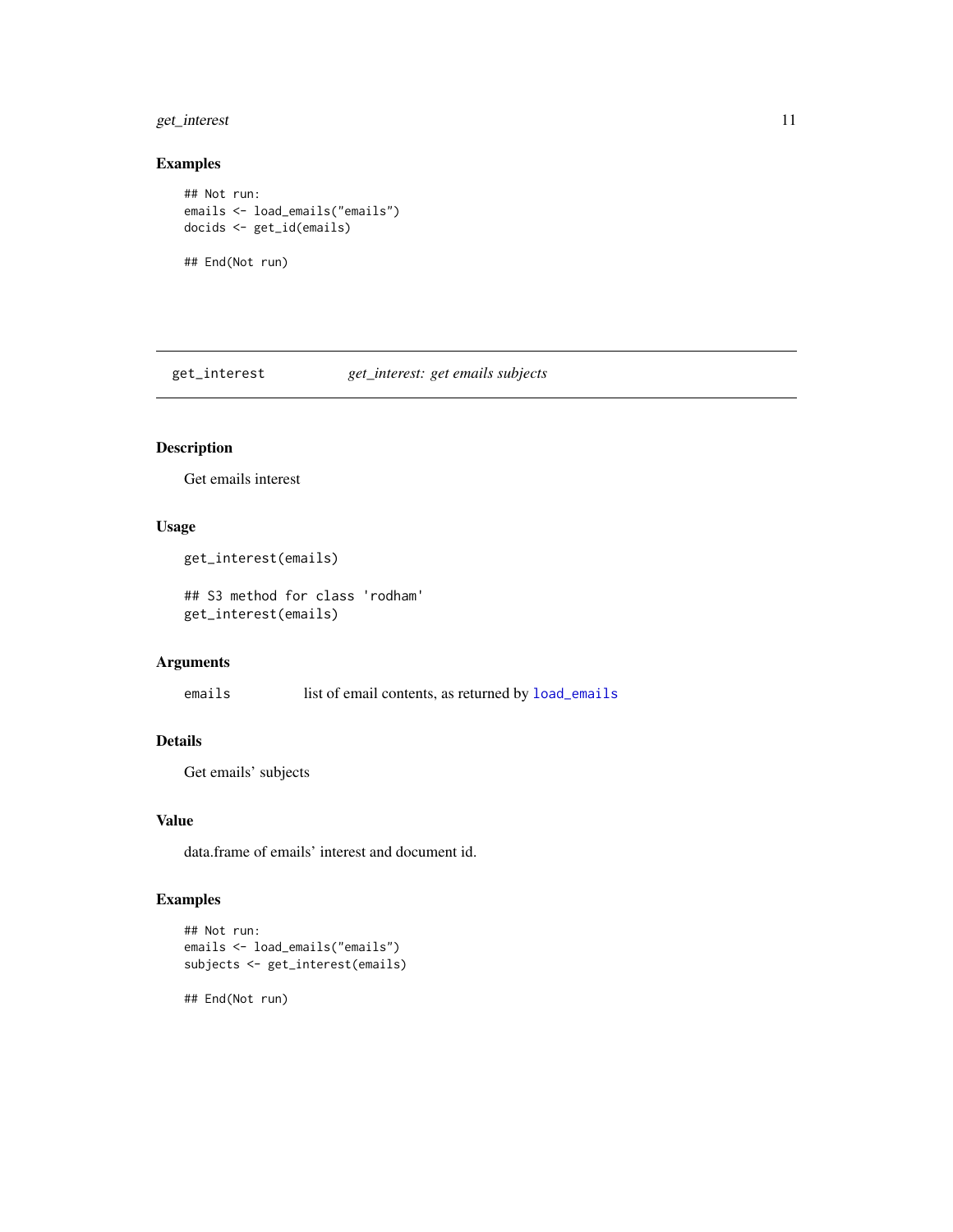<span id="page-11-0"></span>

Get emails original communication

#### Usage

```
get_or(emails)
```
## S3 method for class 'rodham' get\_or(emails)

# Arguments

emails list of email contents, as returned by [load\\_emails](#page-14-1)

# Details

Get the senders and receivers' name of original email.

# Value

data.frame of names and document id.

# Examples

```
## Not run:
emails <- load_emails("emails")
original <- get_or(emails)
```
## End(Not run)

get\_subject *get\_subject: get emails subjects*

# Description

Get emails subjects

# Usage

```
get_subject(emails)
## S3 method for class 'rodham'
```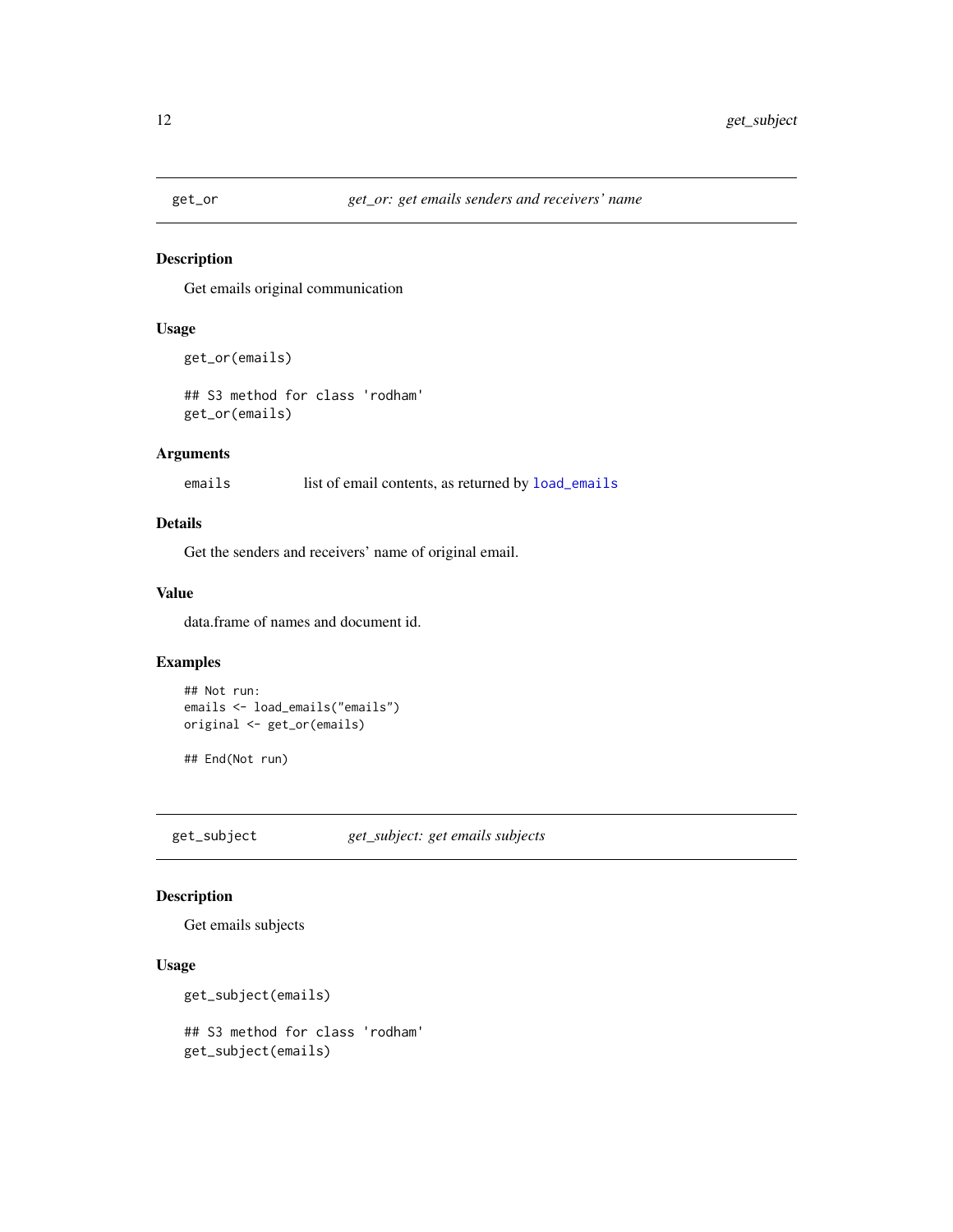#### <span id="page-12-0"></span>get\_xpdf 13

# Arguments

emails list of email contents, as returned by [load\\_emails](#page-14-1)

#### Details

Get emails' subjects

# Value

data.frame of emails' subjects and document id.

# Examples

```
## Not run:
emails <- load_emails("emails")
subjects <- get_subject(emails)
```
## End(Not run)

<span id="page-12-1"></span>get\_xpdf *Get pdf to text extractor (xpdf)*

# Description

Downloads and extracts pdf to text extractor, see details.

#### Usage

get\_xpdf(dest = getwd())

#### Arguments

dest Destination folder defaults to getwd()

# Details

If the function fails you can download the extractor manually from [http://www.foolabs.com/](http://www.foolabs.com/xpdf/) [xpdf/](http://www.foolabs.com/xpdf/) then set it manually as shown in examples [get\\_emails](#page-7-1)

Tested on:

- Windows
- Linux

# Value

Returns full path to pdftotext executable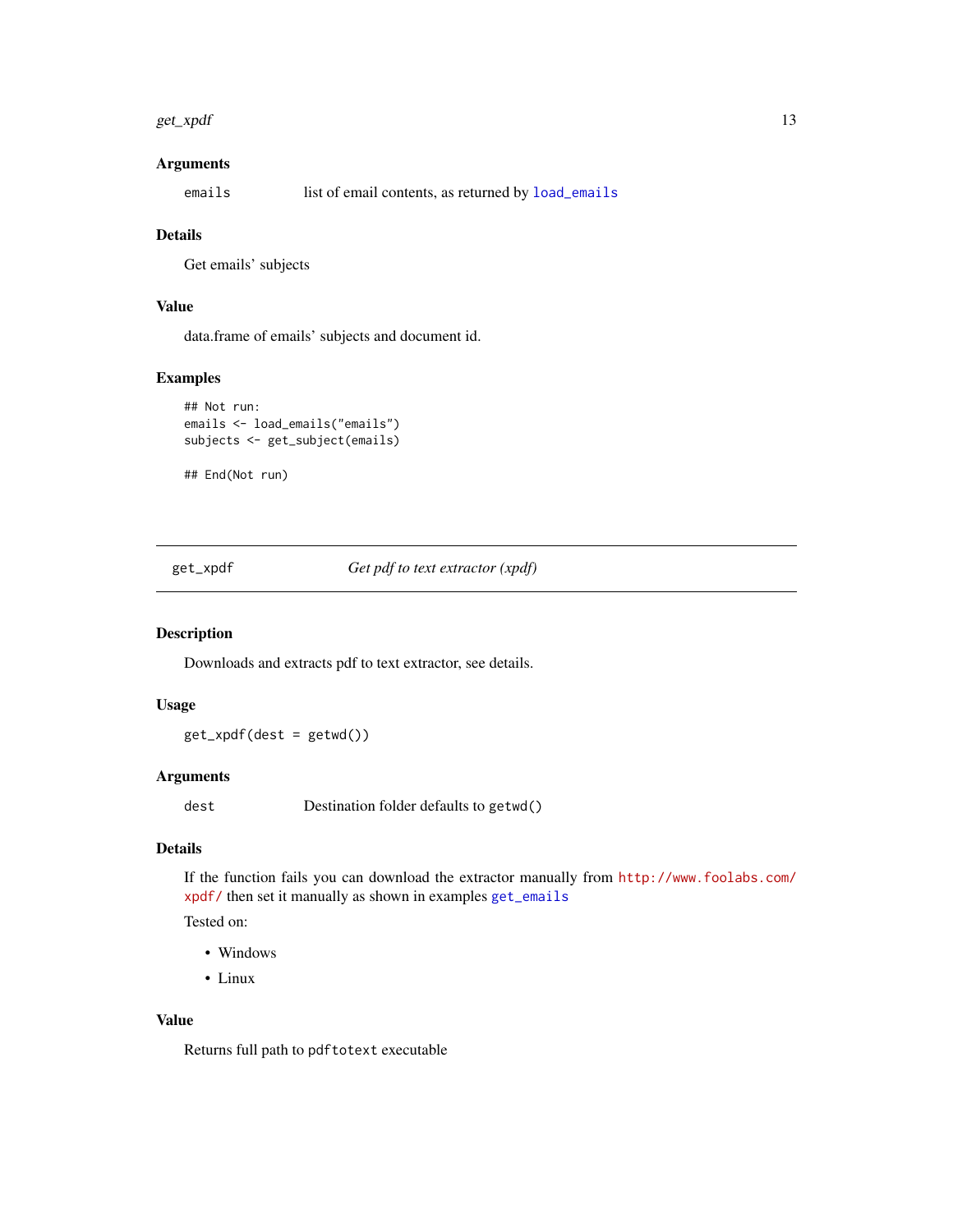#### Author(s)

John Coene <jcoenep@gmail.com>

#### See Also

[get\\_emails](#page-7-1)

hrc\_names *Hillary Rodham Clinton emails*

# Description

List that pairs sender and recipient names provided by the State Department website with that person's commonly-used name.

## Usage

hrc\_names

# Format

A data frame with 912 rows and 2 variables:

originalName Original name

commonName Commonly-used name in emails

# Details

For example, HRC becomes Hillary Clinton.

#### Source

[https://github.com/wsjdata/clinton-email-cruncher/blob/master/HRCEMAIL\\_names.csv](https://github.com/wsjdata/clinton-email-cruncher/blob/master/HRCEMAIL_names.csv)

<span id="page-13-0"></span>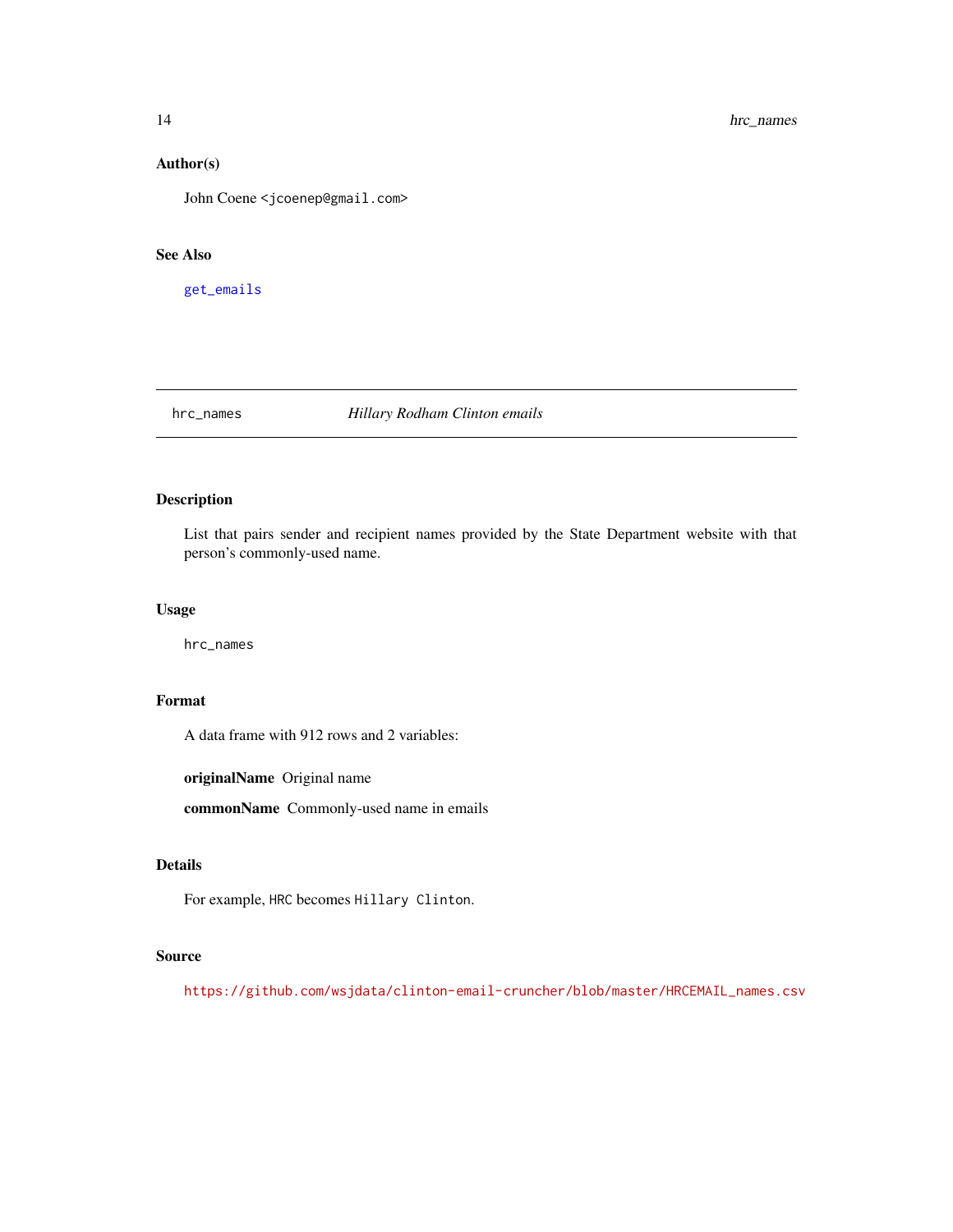<span id="page-14-1"></span><span id="page-14-0"></span>

Load all emails.

#### Usage

load\_emails(dir)

# Arguments

dir directory where txt emails can be found.

#### Value

named list of emails; names are file names without extension.

#### Author(s)

John Coene <jcoenep@gmail.com>

```
## Not run:
# get xpdf extractor
ext <- get_xpdf()
# create
dir.create("emails")
# get emails released in august
emails_aug <- get_emails(release = "August", save.dir = "./emails",
                     extractor = ext)
# use manually downloaded extractor
# ext <- "C:/xpdfbin-win-3.04/bin64/pdftotext.exe"
# get emails related to Benghazi released in December
emails_bengh <- get_emails(release = "Benghazi", extractor = ext,
                           save.dir = "./emails")
contents <- load_emails(emails_bengh)
## End(Not run)
```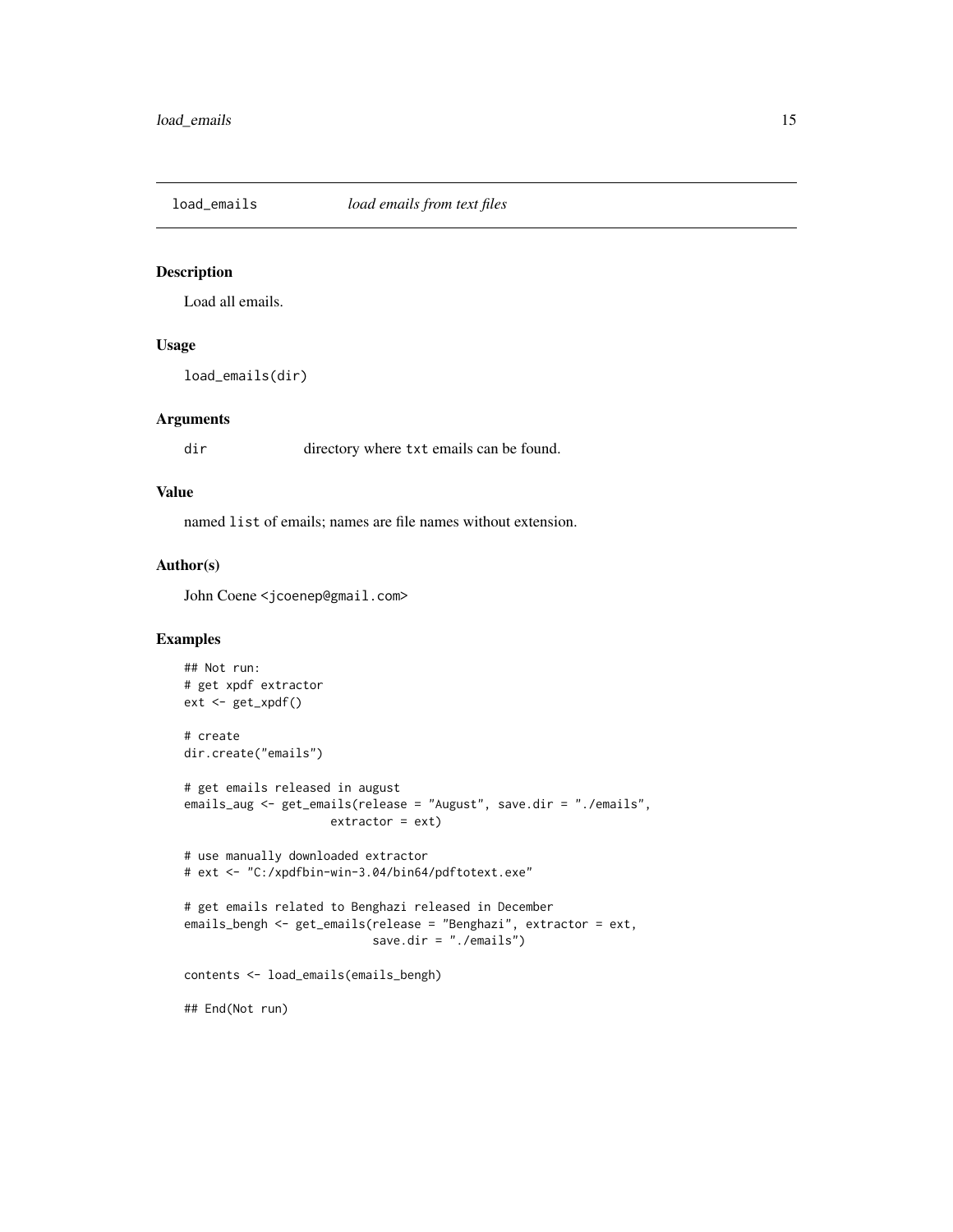<span id="page-15-1"></span><span id="page-15-0"></span>

Search Hillary Rodham Clinton's *personal* emails.

#### Usage

```
search_emails(subject = NULL, to = NULL, from = NULL, start = NULL,
 end = NULL, internal = TRUE)
```
# Arguments

| subject  | Filter by subject, defaults to $NULL(no filter)$ . If internal = TRUE then matches<br>pattern, if internal = FALSE then looks for exact match.                                           |
|----------|------------------------------------------------------------------------------------------------------------------------------------------------------------------------------------------|
| to       | Filter by Receiver, defaults to NULL (no filter).                                                                                                                                        |
| from     | Filter by Sender, defaults to NULL(no filter).                                                                                                                                           |
| start    | Filter by date range, defaults to NULL (no filter).                                                                                                                                      |
| end      | Filter by date range, defaults to NULL (no filter).                                                                                                                                      |
| internal | if TRUE (default) searches the internal data set (see data(emails)), if FALSE<br>fetches the data through the Wall Street journal API. data (emails) is equiva-<br>lent to internal TRUE |

#### Details

There are a total of 29444 emails ranging from 2009-08-14 to 2014-08-13, please consider leaving internal to TRUE to not hammer the Wall Street Journal's API. internal = TRUE is equivalent to [emails](#page-3-1).

#### Author(s)

John Coene <jcoenep@gmail.com>

```
## Not run:
emails <- search_emails()
# only emails on cuba
emails <- search_emails(subject = "Cuba")
# only emails from Jake Sullivan since 2014
j_s <- search_emails(from = "Jake Sullivan", start = as.Date("2014-01-01"))
## End(Not run)
```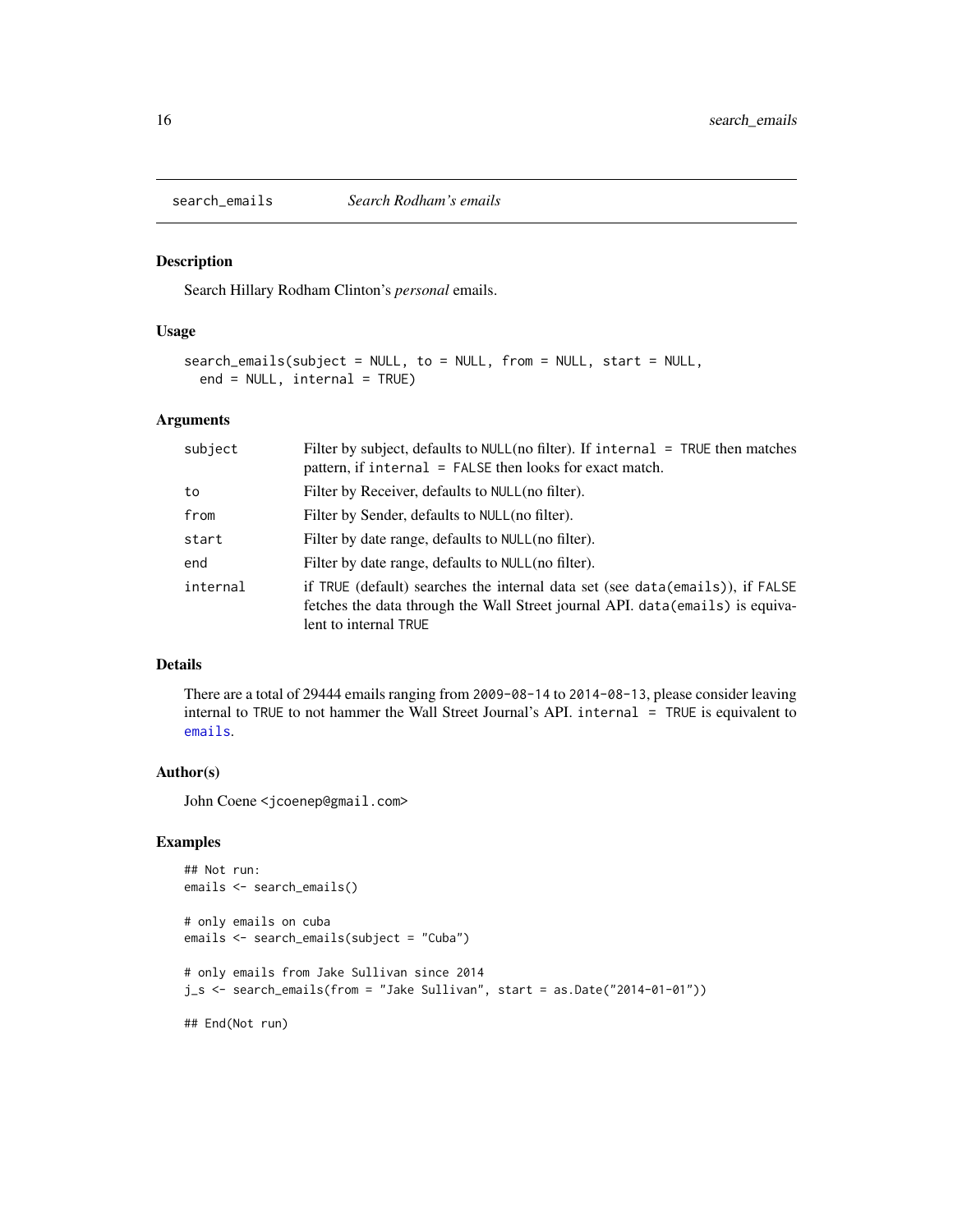<span id="page-16-0"></span>tidy\_emails *Tidy contents*

# Description

Tidy email contents

# Usage

tidy\_emails(content)

# Arguments

content email content as returned by [get\\_content](#page-6-1).

#### Value

A two-column tibble with emails document id in one column (emails) and the email content in another.

# Author(s)

John Coene <jcoenep@gmail.com>

# Examples

```
## Not run:
content <- get_content(content)
content <- clean_content(content)
tidy <- tidy_emails(content)
```
## End(Not run)